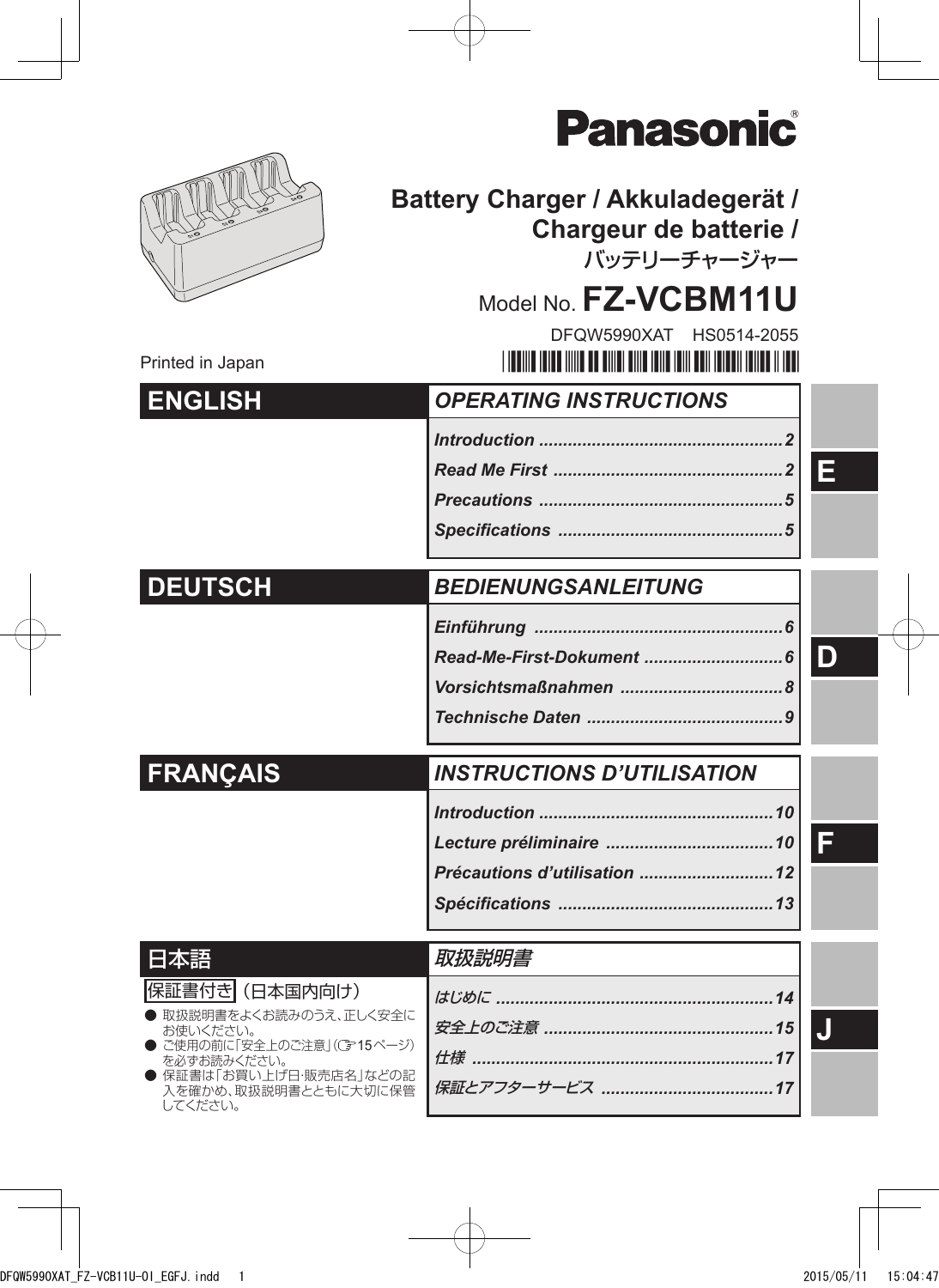# *ENGLISH*

## **Introduction**

The battery charger is designed for charging the battery pack for the Panasonic computer series. To recharge a battery pack, you will need the AC adaptor and AC cord included with the computer. Read both this Operating Instructions and the computer's Operating Instructions before using.

## **Read Me First**

#### **Information on Disposal for Users of Waste Electrical & Electronic Equipment (private households)**



**E**

This symbol on the products and/or accompanying documents means that used electrical and electronic products should not be mixed with general household waste.



Please dispose of this item only in designated national waste electronic collection schemes, and not in the ordinary dust bin.

#### **For business users in the European Union**

If you wish to discard electrical and electronic equipment, please contact your dealer or supplier for further information.

#### **Information on Disposal in other Countries outside the European Union**

This symbol is only valid in the European Union.

If you wish to discard this product, please contact your local authorities or dealer and ask for the correct method of disposal.

36-E-1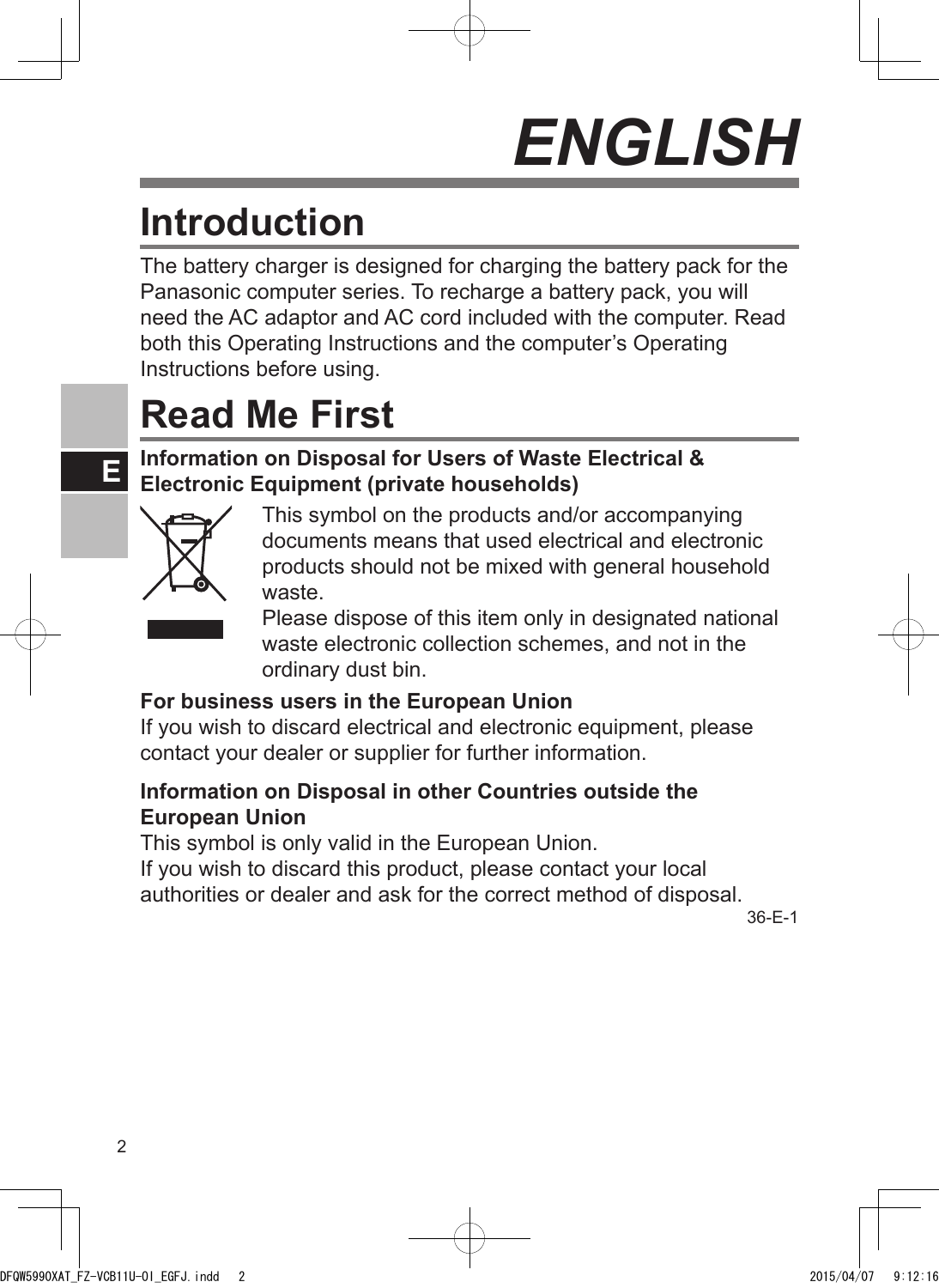**E**

#### **< For U.S.A. > Federal Communications Commission Radio Frequency Interference Statement**

Note: This equipment has been tested and found to comply with the limits for a Class B digital device, pursuant to Part 15 of the FCC Rules. These limits are designed to provide reasonable protection against harmful interference in a residential installation. This equipment generates, uses and can radiate radio frequency energy and, if not installed and used in accordance with the instructions, may cause harmful interference to radio communications. However, there is no guarantee that interference will not occur in a particular installation. If this equipment does cause harmful interference to radio or television reception, which can be determined by turning the equipment off and on, the user is encouraged to try to correct the interference by one or more of the following measures:

- Reorient or relocate the receiving antenna.
- Increase the separation between the equipment and receiver.
- Connect the equipment into an outlet on a circuit different from that to which the receiver is connected.
- Consult the Panasonic Service Center or an experienced radio/TV technician for help.

#### **Warning**

To assure continued compliance, use only shielded interface cables when connecting to a computer or peripheral. Also, any changes or modifications not expressly approved by the party responsible for compliance could void the user's authority to operate this equipment.

This device complies with Part 15 of the FCC Rules.

Operation is subject to the following two conditions:

- (1) This device may not cause harmful interference, and
- (2) This device must accept any interference received, including

interference that may cause undesired operation. This device is Class B verified to comply with Part 15 of FCC Rules when used with Panasonic Notebook Computer.

| Responsible Party: | Panasonic Corporation of North America<br><b>Two Riverfront Plaza</b> |               |
|--------------------|-----------------------------------------------------------------------|---------------|
|                    | Newark, NJ 07102                                                      |               |
|                    | Support Contact:                                                      |               |
|                    | http://www.panasonic.com/contactinfo                                  |               |
|                    |                                                                       | $\sim$ $\sim$ |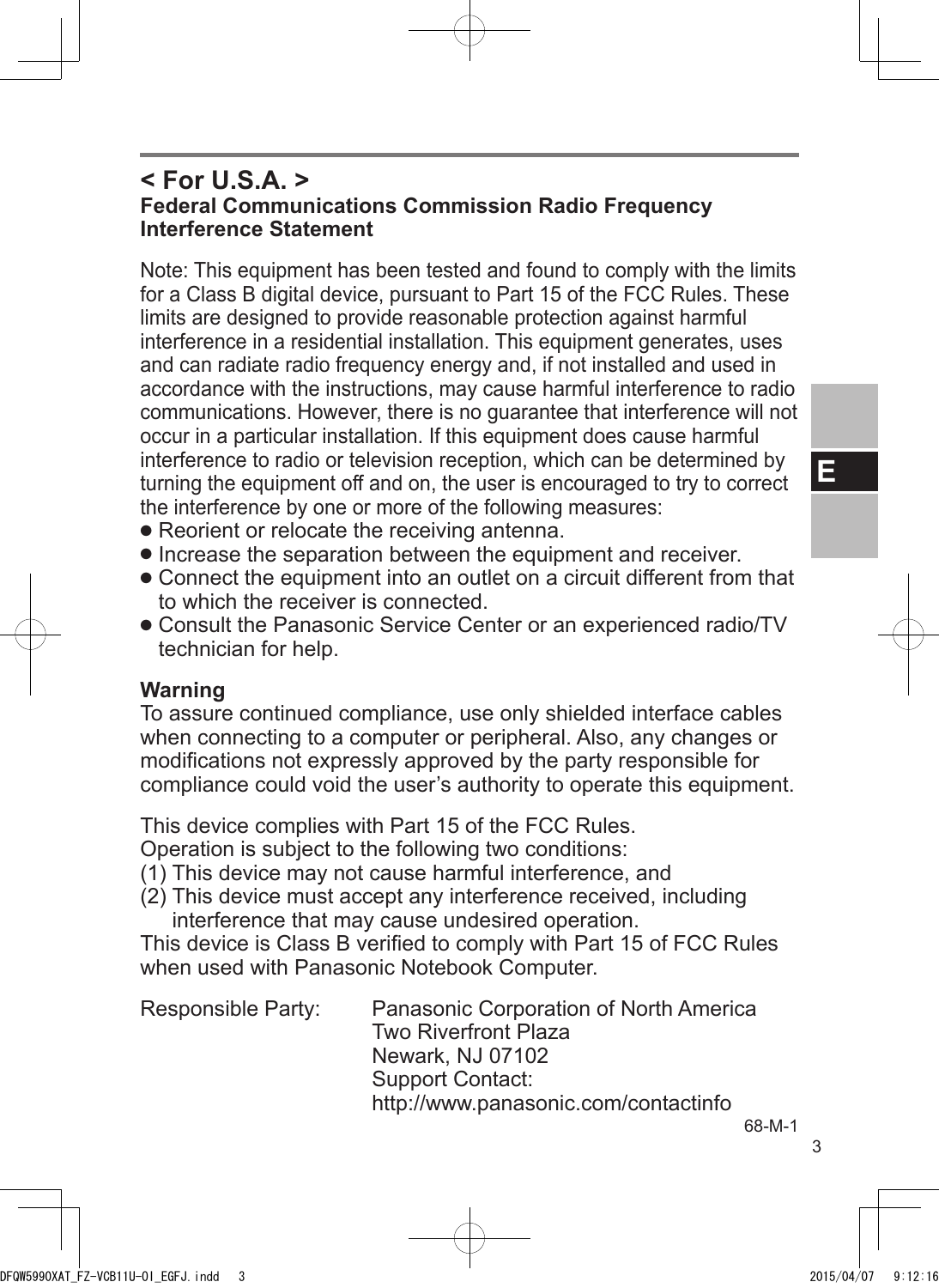**Declaration of Conformity (DoC)** "Hereby, Panasonic declares that this Battery Charger is in compliance with the essential requirements and other relevant provisions of EU Council Directives." Authorised Representative: Panasonic Testing Centre Panasonic Marketing Europe GmbH Winsbergring 15, 22525 Hamburg, Germany 18-1-E-2

#### **[India Only]**

Declaration of Conformity with the requirements of the e-waste (Management and Handling) Rules, 2011. (adopted by Notification S.O.1035(E) of Ministry of Environment and Forests)

The Product is in conformity with the requirements of Rule 13 of the e-waste Rules.

The content of hazardous substance with the exemption of the applications listed in SCHEDULE II of the e-waste Rules:

- 1. Lead (Pb) not over 0.1% by weight;
- 2. Cadmium (Cd) not over 0.01% by weight;
- 3. Mercury (Hg) not over 0.1% by weight;
- 4. Hexavalent chromium (Cr6+) not over 0.1% by weight;
- 5. Polybrominated biphenyls (PBBs) not over 0.1% by weight;
- 6. Polybrominated diphenyl ethers (PBDEs) not over 0.1% by weight.



For the purpose of recycling to facilitate effective utilization of resources, please return this product to a nearby authorized collection center, registered dismantler or recycler, or Panasonic service center when disposing of this product.

Please see the Panasonic website for further information on collection centers, etc.

http://www.panasonic.com/in/corporate/sustainability/panasonicindia-i-recycle-program.html

68-M-1

**E**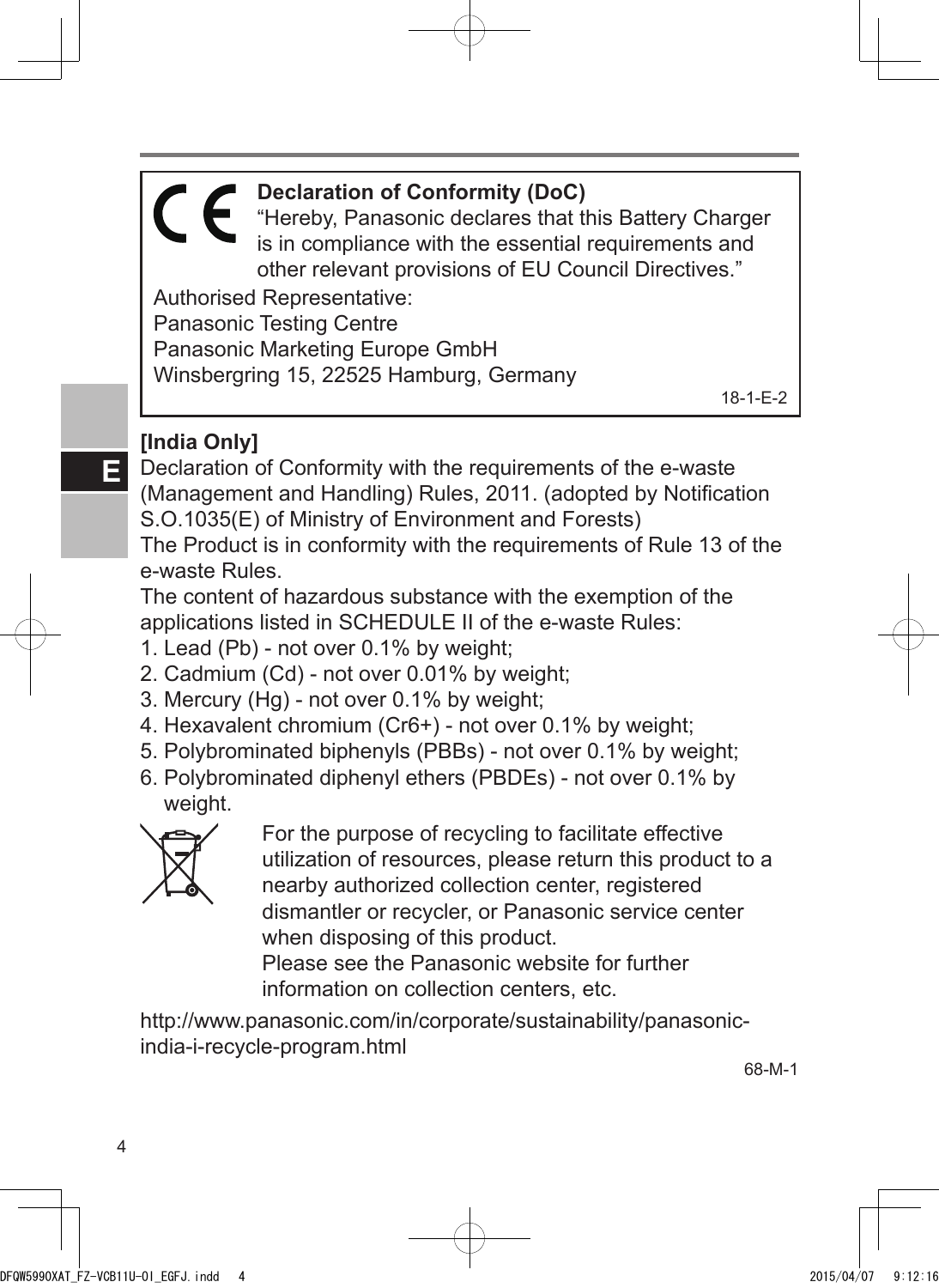## **Precautions**

● **Use This Charger to Charge Only the Specified Battery Pack (listed in the table below) and No Other**

Electrolyte leakage, generation of heat or rupture may result.

● **Use Only the Specified AC Adaptor With This Battery Charger** Using an AC adaptor other than the one supplied (Model No.: CF-AA6503A) may result in a fire.

### **CAUTION**

- Install or remove the battery pack on a flat stable surface.
- Remove the battery before transporting the battery charger. The battery pack may fall out while the charger is being carried.
- Do not touch the battery charger connectors as it can damage or transfer dust to the connectors and cause malfunction.
- Refer to the "Operating Instructions" that came with the computer for information on proper handling of the AC adaptor.
- If dust or dirt has built up on the connectors, disconnect the AC adaptor and battery pack, turn the battery charger over, and remove the dust and dirt. Dust buildup can cause faults and prevent charging from being performed successfully. Clean away dust



regularly. Do not drop the battery charger or subject it to heavy impacts.

● Specified Battery Pack

| <b>Battery Pack</b>                         | Charging Time*1 |
|---------------------------------------------|-----------------|
| FZ-VZSU94W / FZ-VZSU0HW   Approx. 2.5 hours |                 |
| FZ-VZSU95W / FZ-VZSU0JW   Approx. 4.5 hours |                 |

\*1 Charging times given above are applicable regardless of the number of batteries.

## **Specifications**

| Input Voltage             | $15.6 V - 16 V$                                                        |
|---------------------------|------------------------------------------------------------------------|
| <b>Current Capacity</b>   | 5.0 A - 7.05 A                                                         |
| <b>Dimensions</b>         | Approx. 107 mm × 190 mm × 81.35 mm                                     |
| $ (W \times H \times D) $ | $\left[\left\{4.2\right\}^{n} \times 7.5\right]^{n} \times 3.2\right]$ |
| Weight                    | Approx. $460 \text{ g } \{1.0 \text{ lb.}\}\$                          |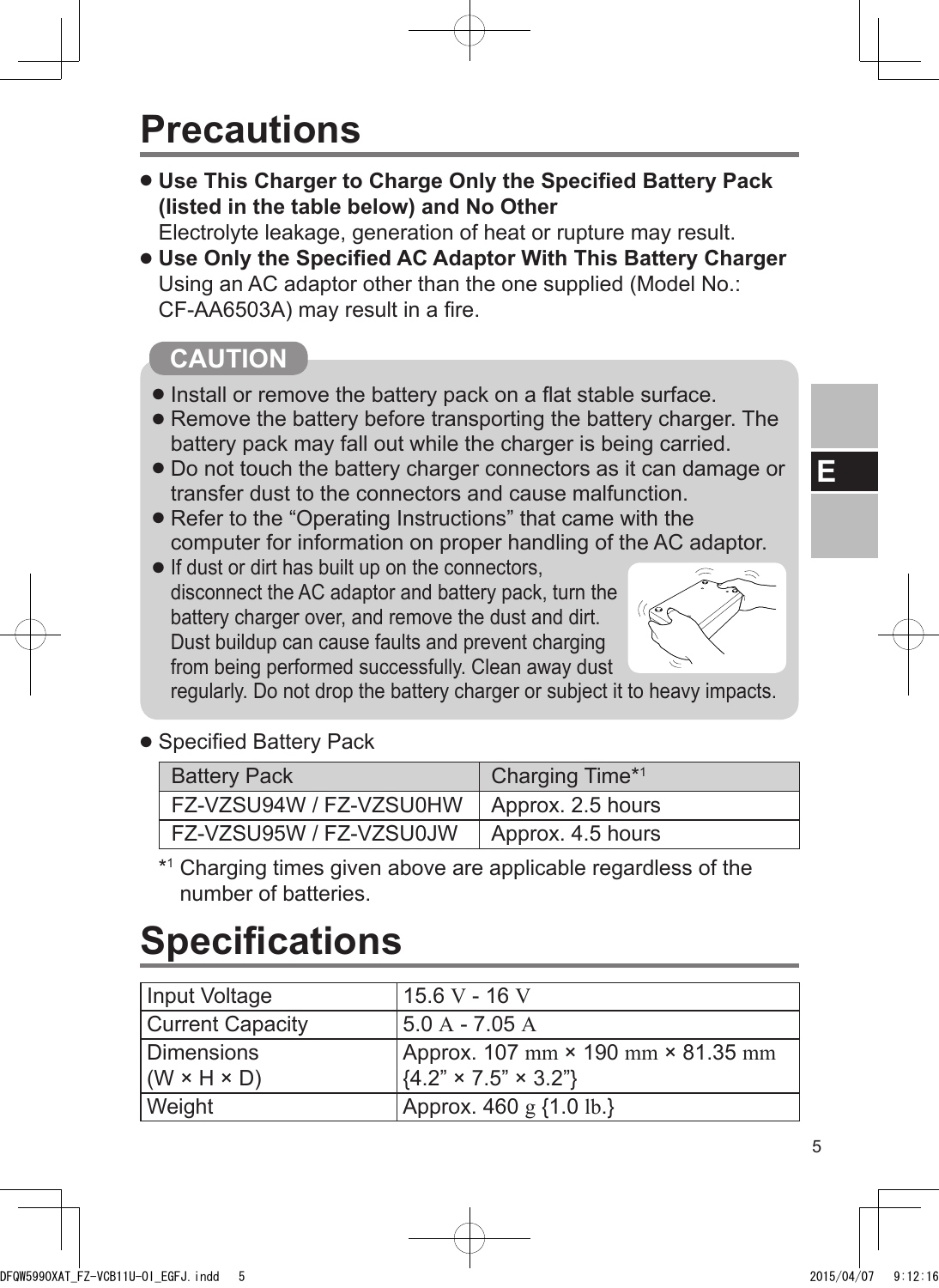# *DEUTSCH*

## **Einführung**

Dieses Akkuladegerät ist zum Laden von Akkupacks für Computer der Serie Panasonic vorgesehen. Zum Aukladen der Akkupacks benötigen Sie neben dem Akkuladegerät den mit Ihrem Computer gelieferten Netzadapter und Netzkabel.

Lesen Sie vor der Anwendung diese Bedienungsanleitung und die Ihres PCs durch.

## **Read-Me-First-Dokument**

**Benutzerinformationen zur Entsorgung von elektrischen und elektronischen Geräten (private Haushalte)**



Entsprechend der grundlegenden Firmengrundsätzen der Panasonic-Gruppe wurde ihr Produkt aus hochwertigen Materialien und Komponenten entwickelt und hergestellt, die recycelbar und wieder verwendbar sind.



Dieses Symbol auf Produkten und/oder begleitenden Dokumenten bedeutet, dass elektrische und

elektronische Produkte am Ende ihrer Lebensdauer vom Hausmüll getrennt entsorgt werden müssen.

Bringen Sie bitte diese Produkte für die Behandlung, Rohstoffrückgewinnung und Recycling zu den eingerichteten kommunalen Sammelstellen bzw. Wertstoffsammelhöfen, die diese Geräte kostenlos entgegennehmen.

Die ordnungsgemäße Entsorgung dieses Produkts dient dem Umweltschutz und verhindert mögliche schädliche Auswirkungen auf Mensch und Umwelt, die sich aus einer unsachgemäßen Handhabung der Geräte am Ende Ihrer Lebensdauer ergeben könnten.

Genauere Informationen zur nächstgelegenen Sammelstelle bzw. Recyclinghof erhalten Sie bei Ihrer Gemeindeverwaltung.

#### **Für Geschäftskunden in der Europäischen Union**

Bitte treten Sie mit Ihrem Händler oder Lieferanten in Kontakt, wenn Sie elektrische und elektronische Geräte entsorgen möchten. Er hält weitere Informationen für sie bereit.

#### **Informationen zur Entsorgung in Ländern außerhalb der Europäischen Union**

Dieses Symbol ist nur in der Europäischen Union gültig. Bitte treten Sie mit Ihrer Gemeindeverwaltung oder Ihrem Händler in Kontakt, wenn Sie dieses Produkt entsorgen möchten, und fragen Sie nach einer Entsorgungsmöglichkeit.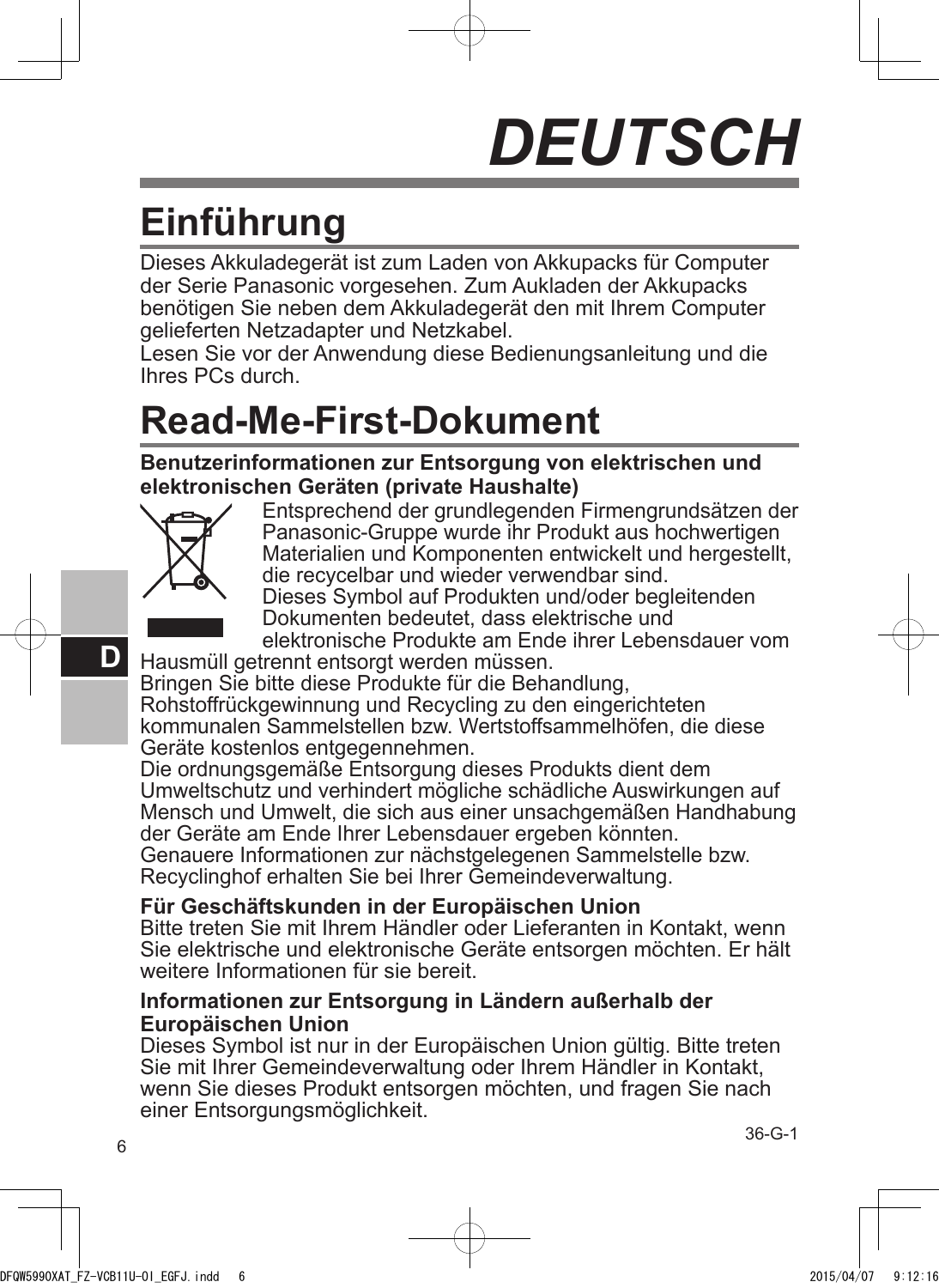**Konformitätserklärung (DoC)** "Hiermit erklärt Panasonic, dass dieses Akkuladegerät die wichtigsten Auflagen und andere relevante Bestimmungen der zutreffenden EU-Direktiven erfüllt." Autorisierter Vertreter: Panasonic Testing Centre Panasonic Marketing Europe GmbH Winsbergring 15, 22525 Hamburg, Bundesrepublik Deutschland

18-1-G-2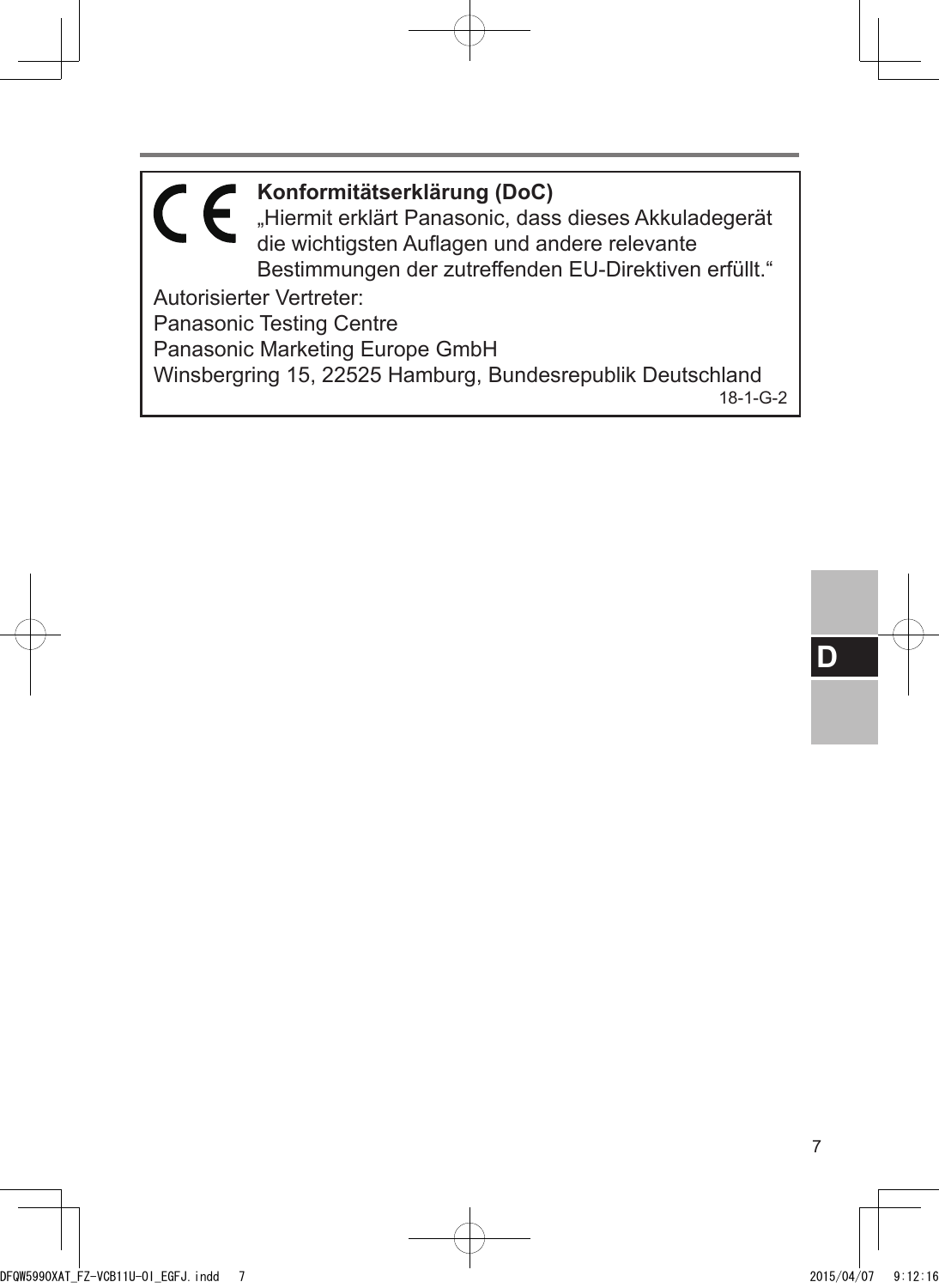## **Vorsichtsmaßnahmen**

● **Verwenden Sie das Ladegerät ausschließlich zum Laden des angegebenen Akkupacks (das in der untenstehenden Tabelle aufgelistet ist)**

Es kann zum Austreten der Elektrolytflüssigkeit, zu Erwärmung oder Platzen kommen.

● **Verwenden Sie nur das angegebene Netzteil für dieses Akkuladegerät**

Die Verwendung eines anderen Netzteils als des mitgelieferten (Modell-Nr.: CF-AA6503A) kann zu einem Brand führen.

#### **VORSICHT**

- Beim Einsetzen und Entfernen des Akkupacks muss das Akkuladegerät auf einer ebenen, stabilen Unterlage aufgestellt sein.
- Entfernen Sie vor einem Transport des Akkuladegerätes das Akkupack. Anderenfalls kann das Akkupack beim Tragen aus dem Akkuladegerät herausfallen.
- Fassen Sie die Klemmen des Batterieladegeräts nicht an, das sie anderenfalls beschädigt werden können bzw. sich Staub darauf absetzen und zu einer Funktionsstörung führen kann.
- Informationen über die korrekte Handhabung des Netzadapters finden Sie in der Bedienungsanleitung Ihres Computers.
- Falls sich Staub oder Schmutz auf den Klemmen gebildet hat, trennen Sie den Netzadapter und das Akkupack, drehen Sie das Akkuladegerät um und entfernen Sie den Staub oder Schmutz. Staubbildung kann zu Störungen führen und einen erfolgreichen



Ladevorgang verhindern. Entfernen Sie den Staub regelmäßig. Lassen Sie das Akkuladegerät nicht fallen und setzen Sie es keinen starken Stößen aus.

● Unterstützte Akkupack

| Akkupack                | Ladezeit <sup>*1</sup> |
|-------------------------|------------------------|
| FZ-VZSU94W / FZ-VZSU0HW | Ca. 2.5 Std.           |
| FZ-VZSU95W / FZ-VZSU0JW | Ca. 4,5 Std.           |

\*1 Die oben angegebenen Ladezeiten sind unabhängig von der Akkupacks.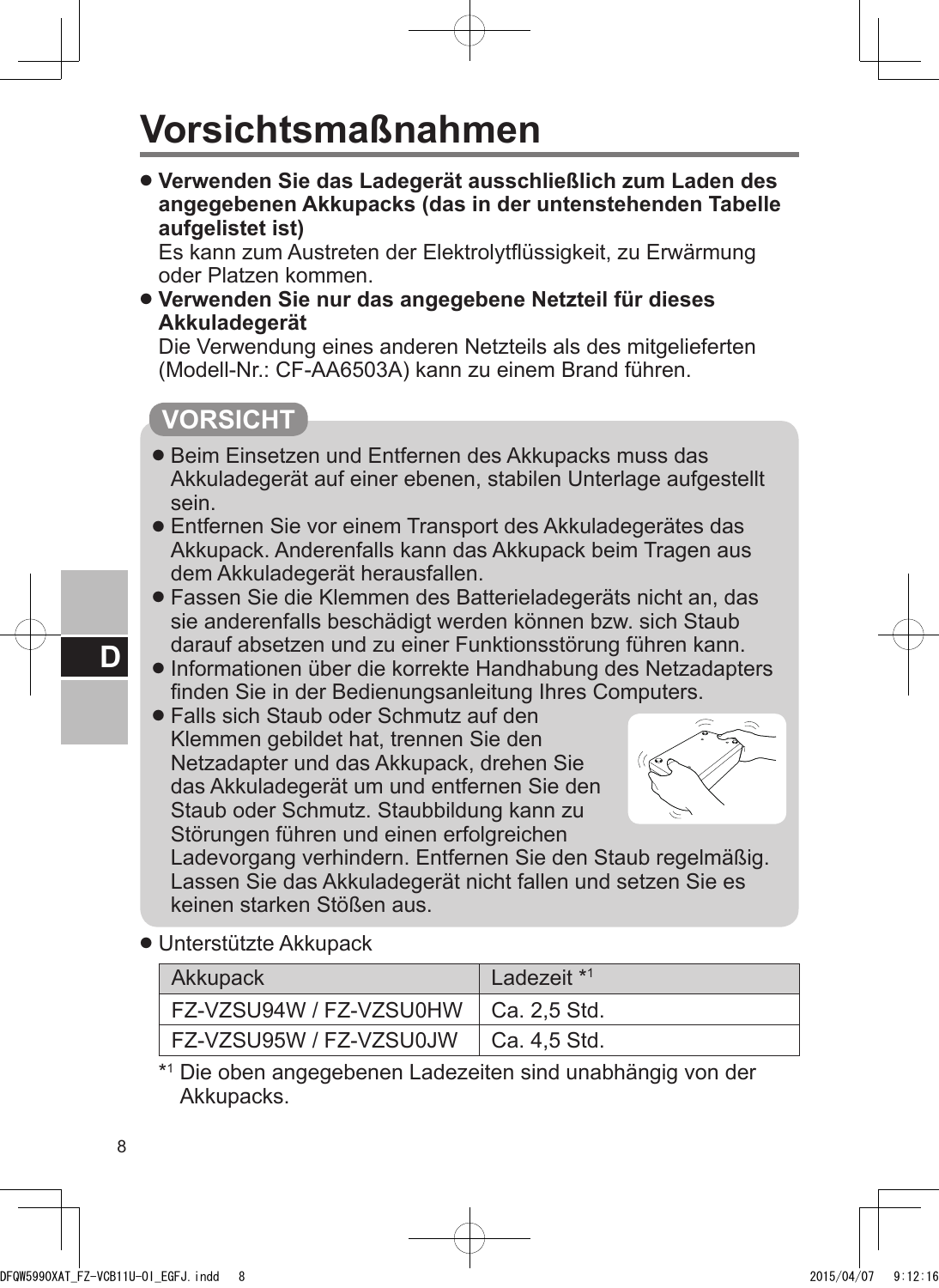## **Technische Daten**

| Eingangsspannung                       | 15,6 V - 16 V                                                       |
|----------------------------------------|---------------------------------------------------------------------|
| Leistung Saufnahme                     | $5.0 A - 7.05 A$                                                    |
| Abmessungen<br>$(B \times H \times T)$ | $ Ca. 107 \text{ mm} \times 190 \text{ mm} \times 81,35 \text{ mm}$ |
| Gewicht                                | Ca.460 g                                                            |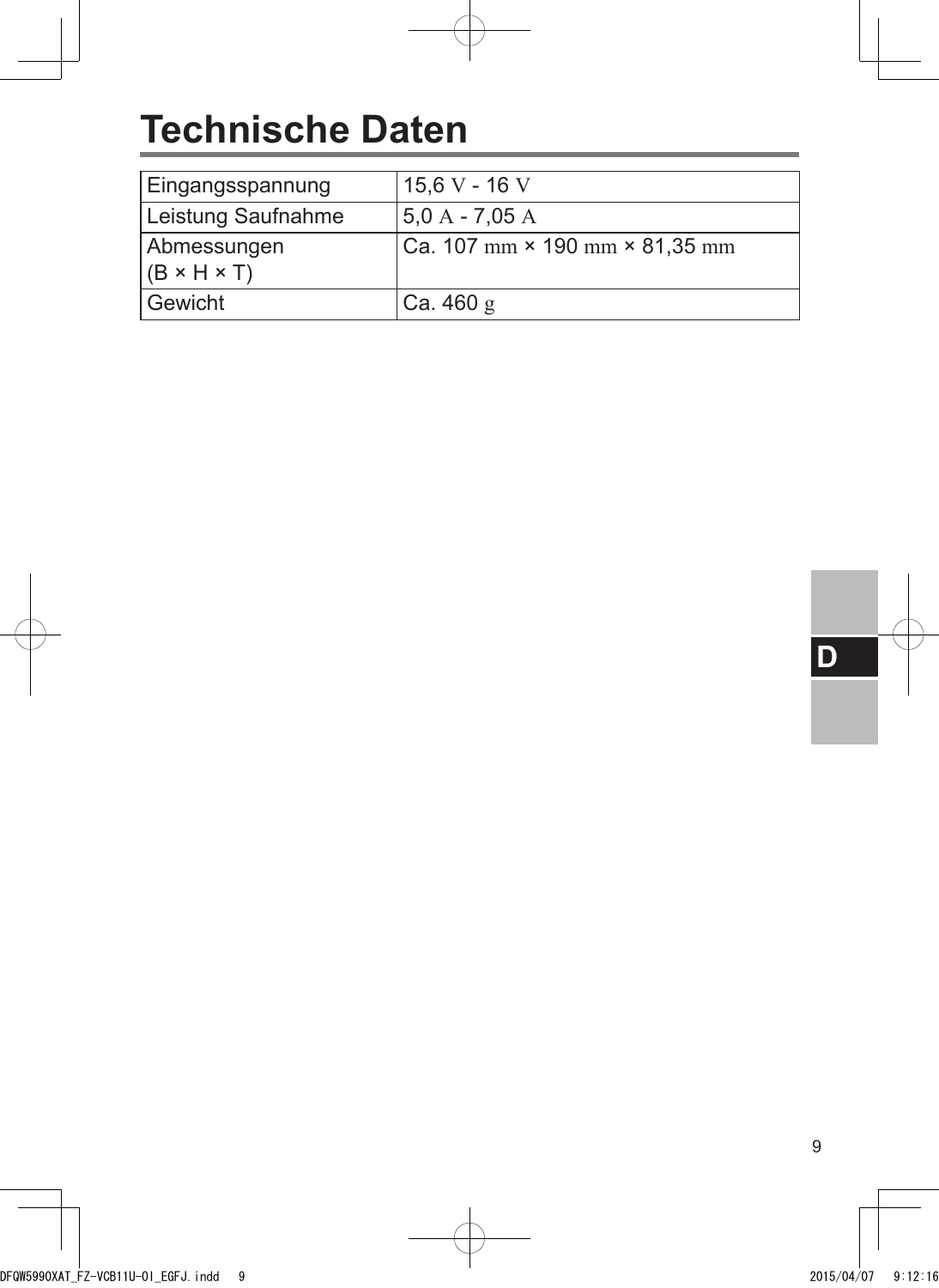## *FRANÇAIS*

## **Introduction**

Le chargeur de batterie est conçu pour recharger les batteries des ordinateurs Panasonic. Pour recharger la batterie vous aurez besoin de l'adaptateur secteur et du cordon d'alimentation livrés avec l'ordinateur.

Lisez le présent instructions d'utilisation et le instructions d'utilisation de l'ordinateur avant toute utilisation.

## **Lecture préliminaire**

**Informations relatives à l'évacuation des déchets, destinées aux utilisateurs d'appareils électriques et électroniques (appareils ménagers domestiques)**



Lorsque ce symbole figure sur les produits et/ou les documents qui les accompagnent, cela signifie que les appareils électriques et électroniques ne doivent pas être jetés avec les ordures ménagères.

Pour que ces produits subissent un traitement, une récupération et un recyclage appropriés, envoyez-les dans les points de collecte désignés, où ils peuvent être déposés gratuitement.

Dans certains pays, il est possible de renvoyer les produits au revendeur local en cas d'achat d'un produit équivalent.

En éliminant correctement ce produit, vous contribuerez à la conservation des ressources vitales et à la prévention des éventuels effets négatifs sur l'environnement et la santé humaine qui pourraient survenir dans le cas contraire.

Afin de connaître le point de collecte le plus proche, veuillez contacter vos autorités locales.

Des sanctions peuvent être appliquées en cas d'élimination incorrecte de ces déchets, conformément à la législation nationale.

**Utilisateurs professionnels de l'Union européenne** Pour en savoir plus sur l'élimination des appareils électriques et électroniques, contactez votre revendeur ou fournisseur.

#### **Informations sur l'évacuation des déchets dans les pays ne faisant pas partie de l'Union européenne**

Ce symbole n'est reconnu que dans l'Union européenne. Pour supprimer ce produit, contactez les autorités locales ou votre revendeur afin de connaître la procédure d'élimination à suivre.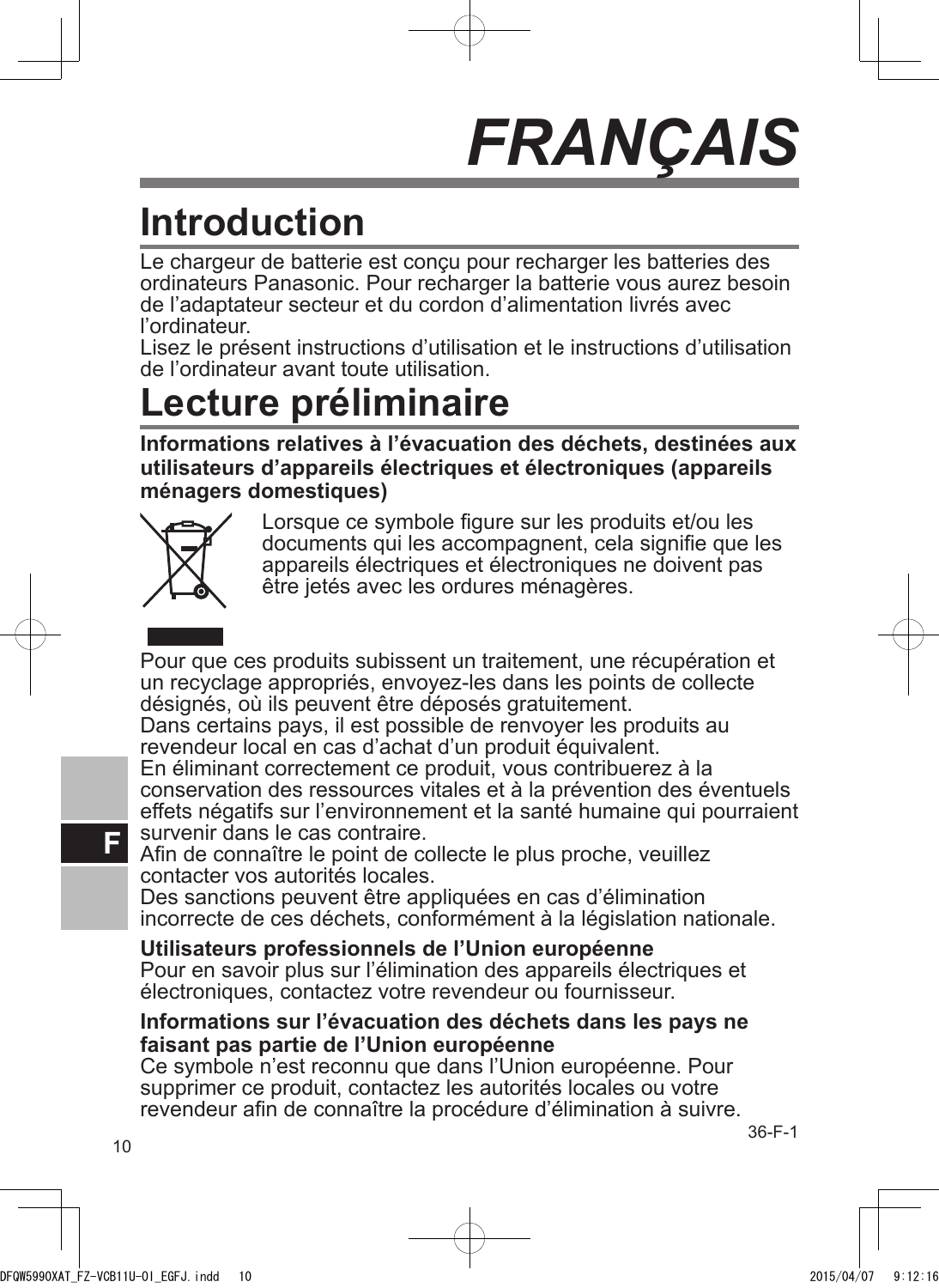**Déclaration de conformité (DoC)** "Panasonic déclare par la présente que ce chargeur de batterie est conforme aux exigences fondamentales et autres dispositions pertinentes prévues par les Directives du Conseil de l'UE." Représentant agréé: Panasonic Testing Centre Panasonic Marketing Europe GmbH Winsbergring 15, 22525 Hambourg, Allemagne 18-1-F-2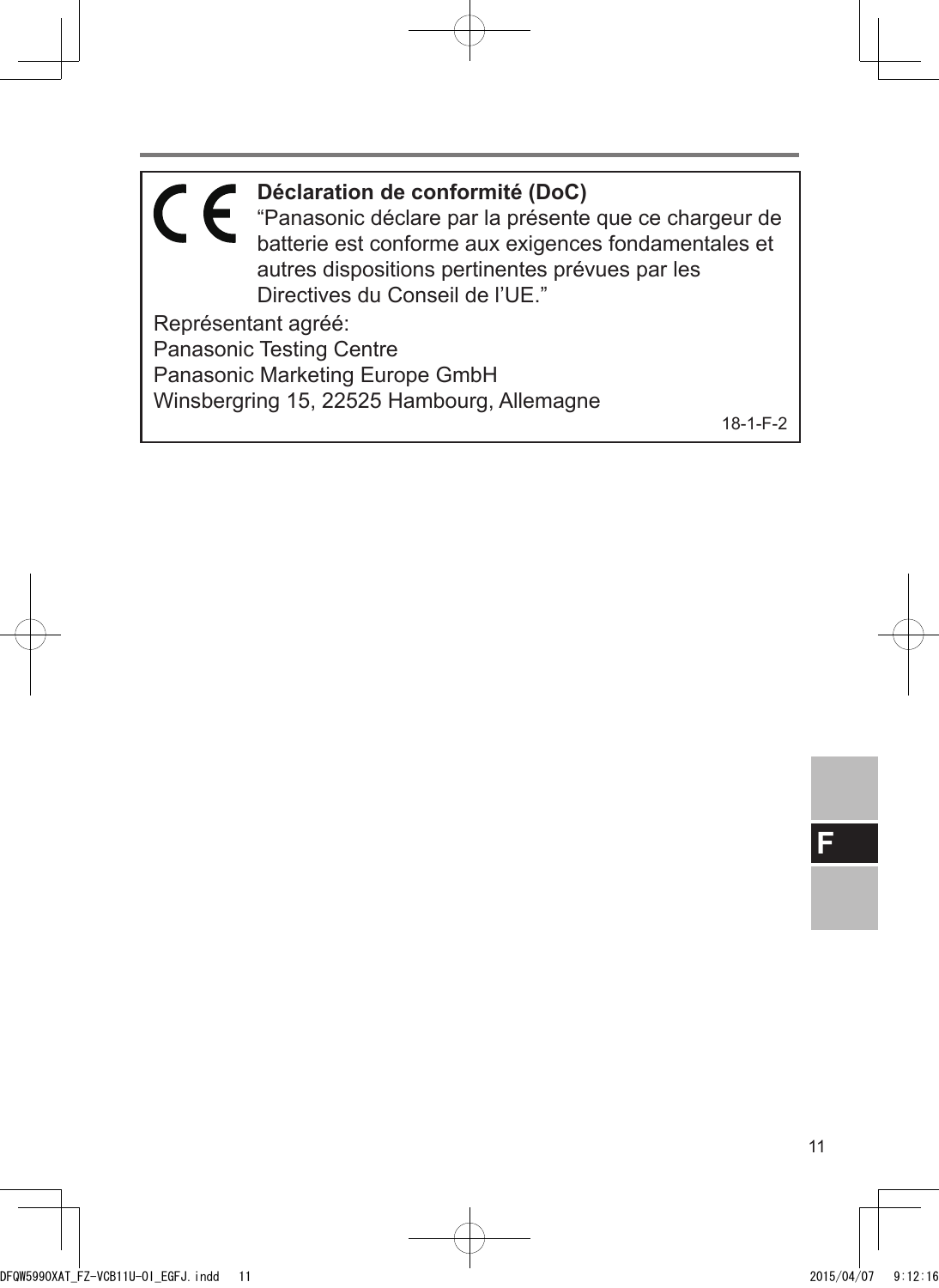## **Précautions d'utilisation**

- **Utiliser ce chargeur uniquement sur la batterie spécifiée (indiquée dans le tableau ci-dessous) et sur aucune autre** Des pertes d'électrolytes et une production de chaleur sont possibles, la batterie risque également de casser.
- **N'utiliser que l'adaptateur secteur spécifié pour ce chargeur de batterie**

Utiliser un adaptateur secteur autre que celui fourni (Numéro de modèle: CF-AA6503A) risque de provoquer un incendie.

### **ATTENTION**

- Procéder à l'installation ou au retrait du bloc-pile sur une surface plane et stable.
- Retirer la batterie avant de transporter le chargeur de batterie. Sinon, la batterie risque de tomber du chargeur pendant son transport.
- Ne pas toucher les connecteurs du chargeur de batterie car cela risquerait de les endommager ou vous risqueriez d'y déposer des particules de poussière pouvant causer un mauvais fonctionnement.
- Se référer au "Instructions d'utilisation" qui accompagne l'ordinateur pour plus d'informations sur l'utilisation adéquate de l'adaptateur.
- Si de la poussière s'est accumulée sur les connecteurs, débranchez l'adaptateur secteur et la batterie, retournez le chargeur de batterie et éliminez la poussière et la saleté. L'accumulation de poussière peut entraîner des dysfonctionnements et empêcher la recharge. Eliminez la poussière



régulièrement. Veillez à ne pas faire tomber le chargeur de batteries et à ne pas le soumettre à des chocs importants.

● Batterie utilisables

| <b>Batterie</b>         | Temps de charge*1  |
|-------------------------|--------------------|
| FZ-VZSU94W / FZ-VZSU0HW | Environ 2,5 heures |
| FZ-VZSU95W / FZ-VZSU0JW | Environ 4,5 heures |

\*1 Les temps de recharge indiqués ci-dessus sont applicables abstraction faite du nombre de batteries.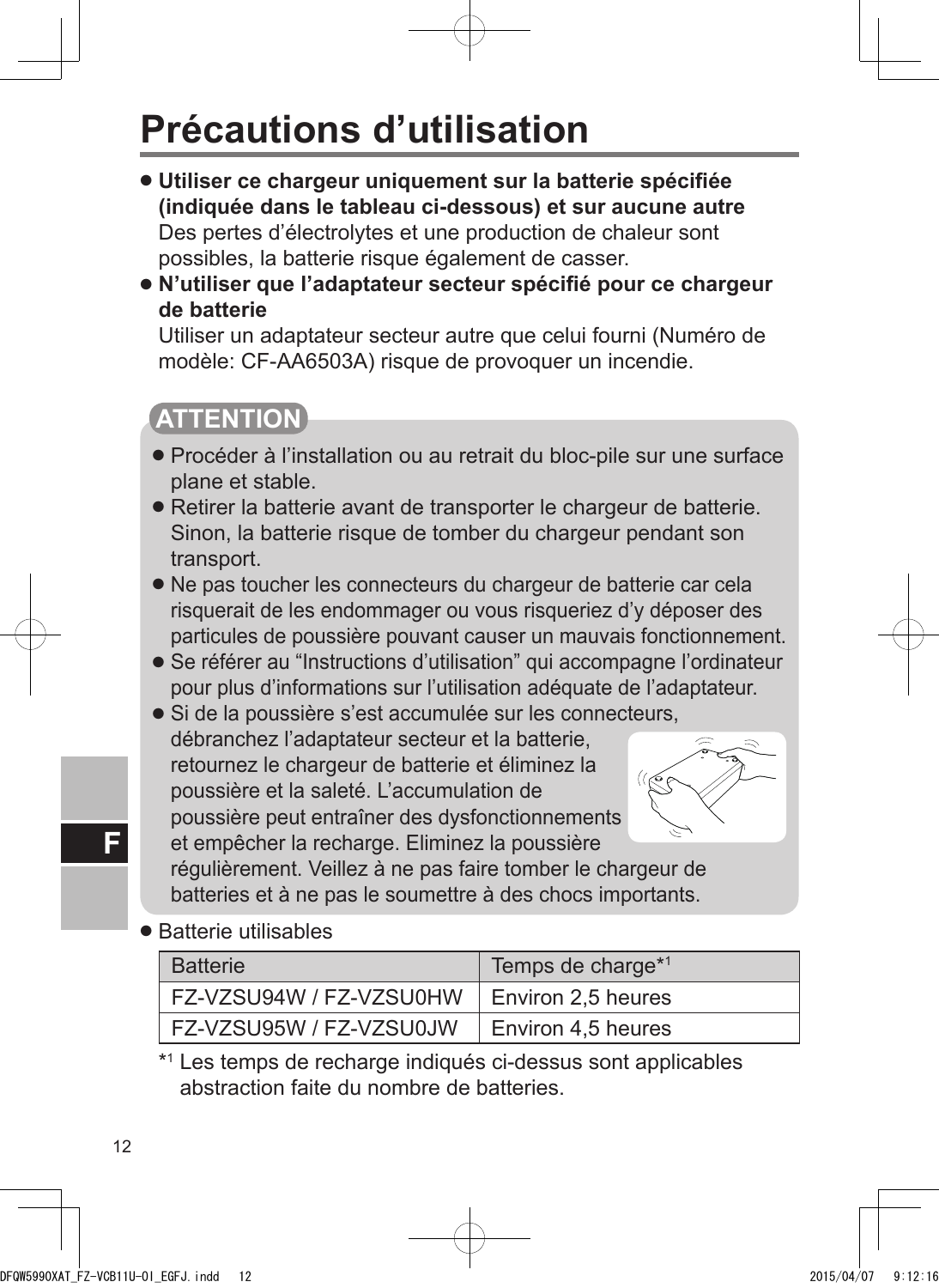## **Spécifications**

| Alimentation                       | 15.6 V - 16 V                      |
|------------------------------------|------------------------------------|
| ∣ Intensité                        | $5.0 A - 7.05 A$                   |
| Dimensions $(L \times H \times P)$ | Environ 107 mm × 190 mm × 81,35 mm |
| l Poids                            | Environ 460 $g$                    |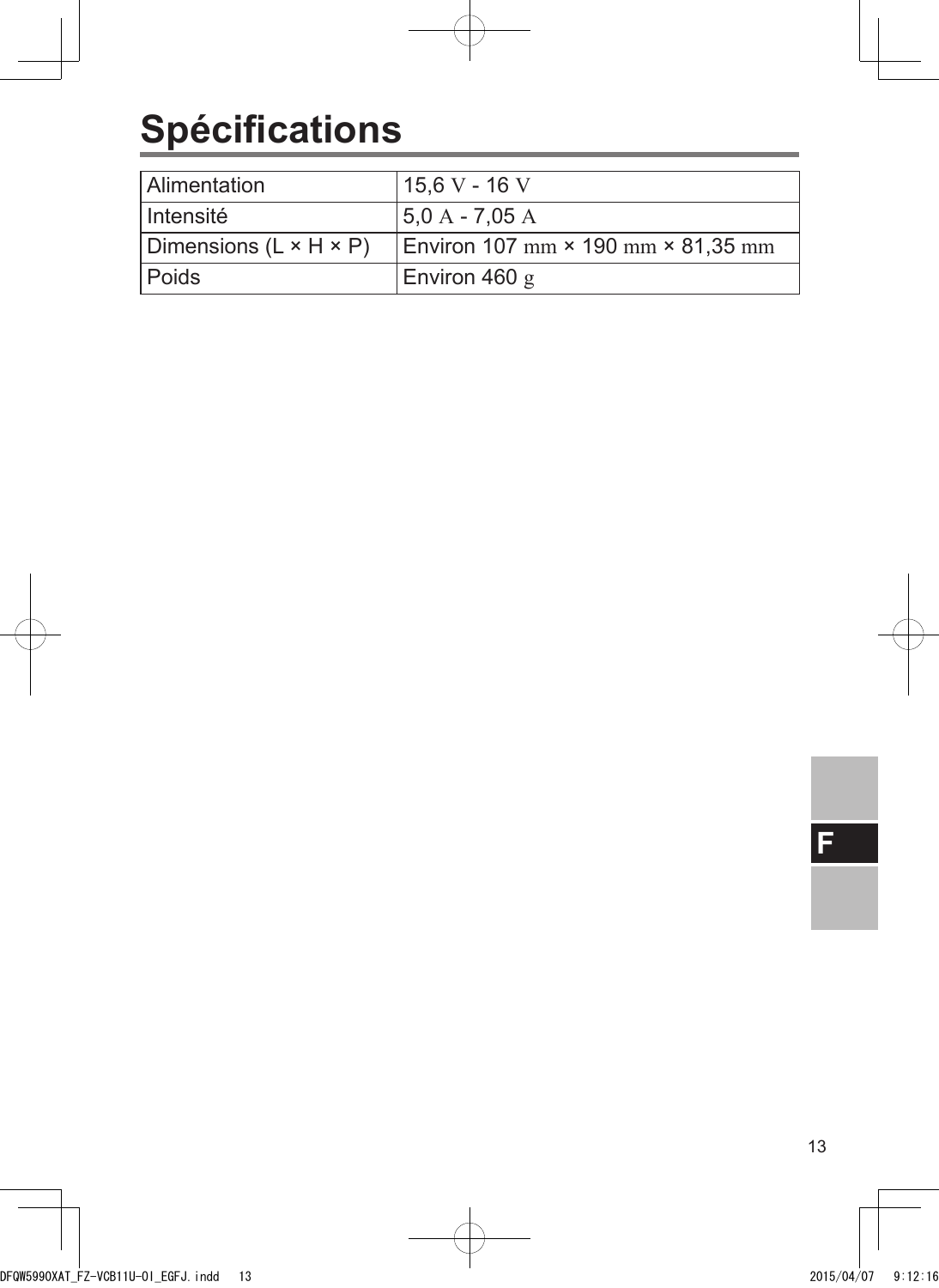

### はじめに

このたびは、パナソニック製品をお買い上げいただき、まことにありがと うございます。

本バッテリーチャージャーは、バッテリーパックを充電する装置です。充 電の際には、本製品のほかに、コンピューター本体に付属のACアダプタ ーおよび電源コードが必要です。

ご使用の際には、この説明書とあわせて、コンピューター本体の『取扱 説明書』をよくお読みください。

#### ヨーロッパ連合以外の国の廃棄処分に関する情報



この記号はヨーロッパ連合内でのみ有効です。 本製品を廃棄したい場合は、日本国内の法律等に従って廃 棄処理をしてください。

36-J-1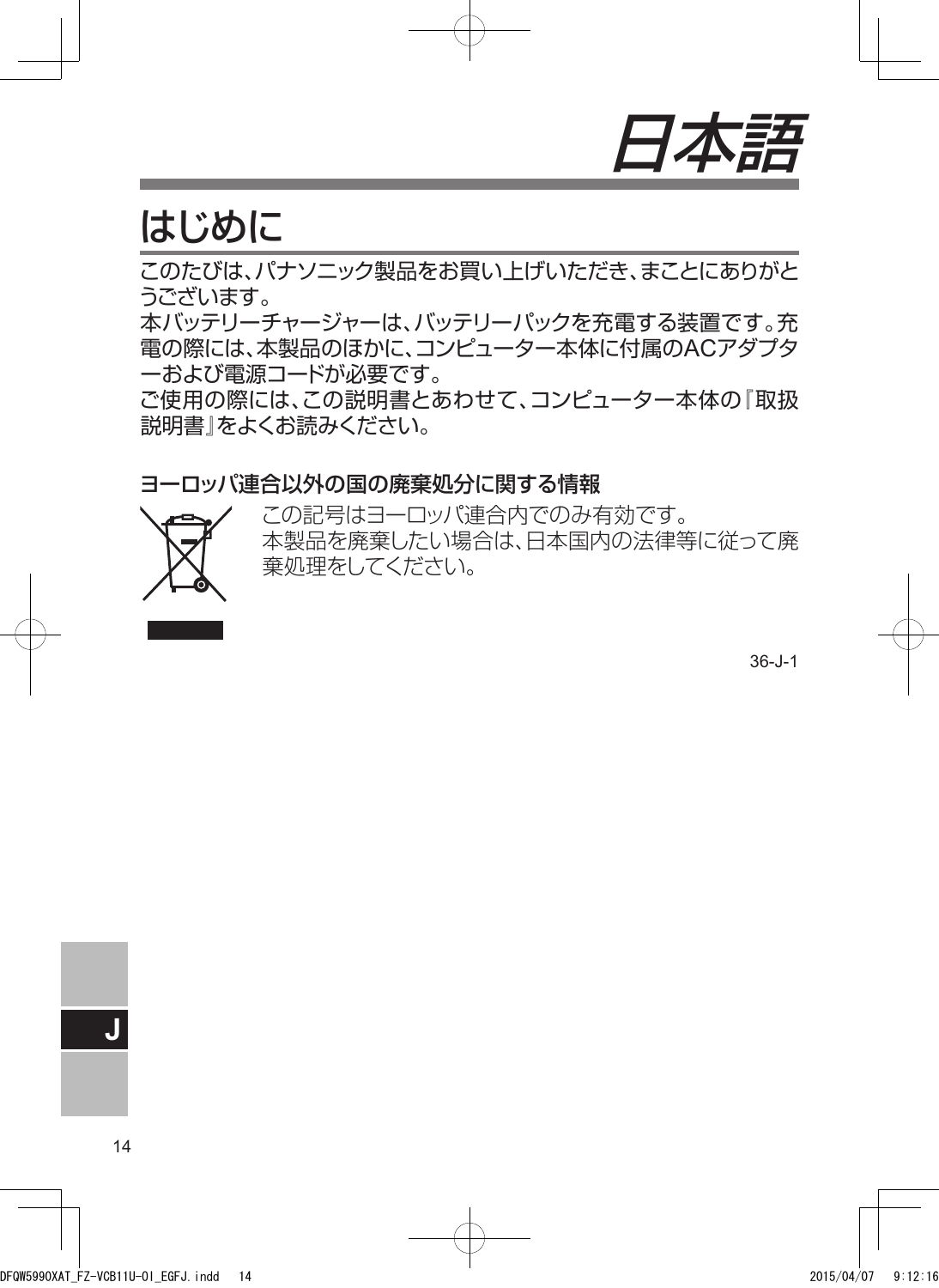$\bigoplus$ 全上のご注意 めきょうちょうりください

禁止

お使いになる人や他の人への危害、財産への損害を未然に防止するた め、必ずお守りいただくことを、次のように説明しています。

●表示内容を無視して誤った使い方をしたときに生じる危害や障害の 程度を、次の表示で区分し、説明しています。



●お守りいただく内容の種類を、次の絵表示で区分し、説明していま す。

この絵表示は、してはいけない「禁止」内容です。

この絵表示は、必ず実行していただく「強制」内容です。

## 危険

対応バッテリーパック((了16ページ)以外の充電には 使用しない

バッテリーパックの液漏れ・発熱・破裂の原因になります。

## 注意

必ず指定のACアダプターを使用する 指定(品番:CF-AA6502A)以外のACアダプターを使用

すると、火災の原因になることがあります。

**J**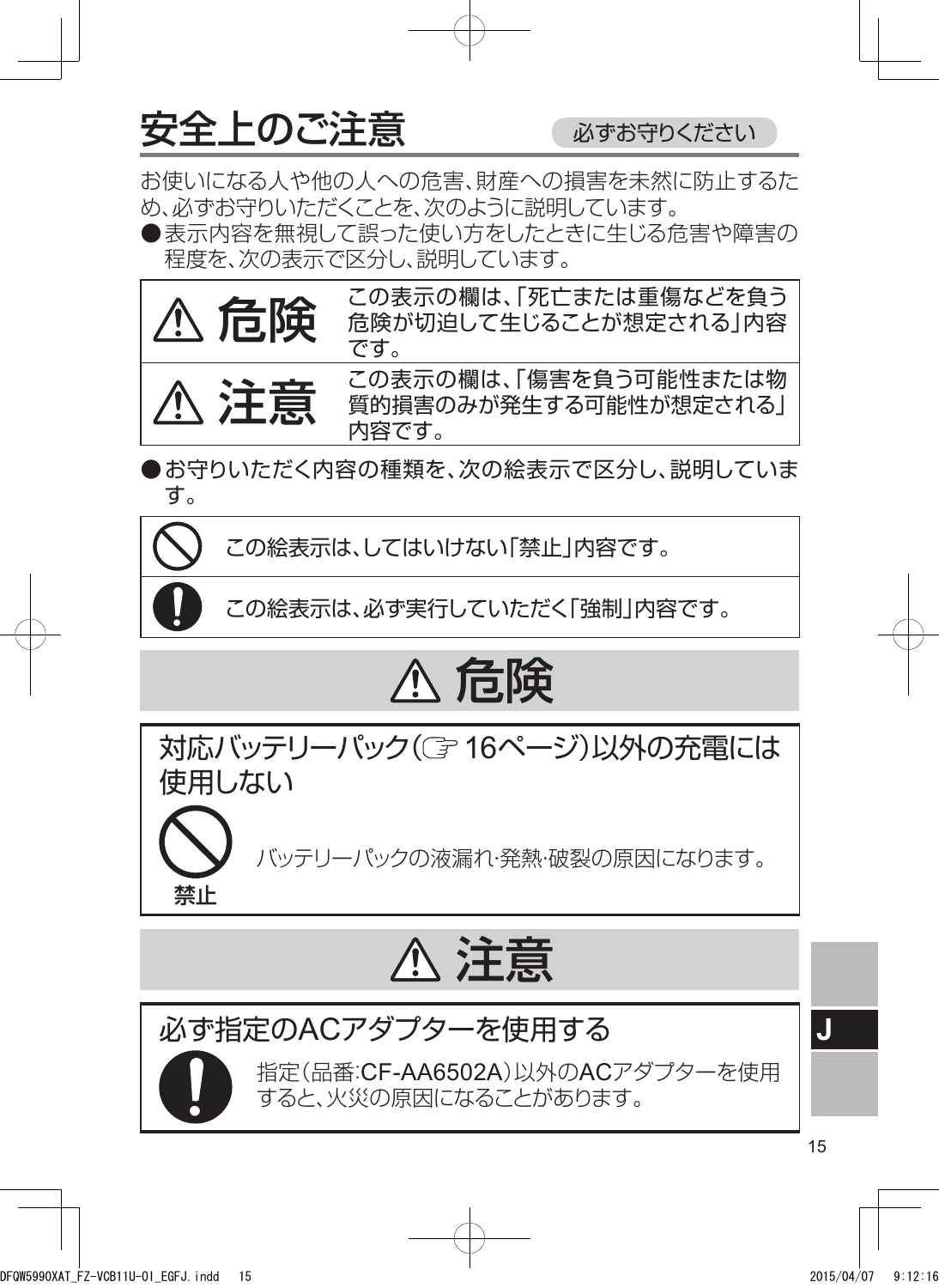お願い

- ●バッテリーパックの取り付け / 取り外しは、机など平らなところで行 ってください。
- ●バッテリーチャージャーを持ち運ぶときは、バッテリーパックを取り 外してください。取り付けたまま持ち運ぶと、バッテリーパックが抜 けて落下する場合があります。
- ●バッテリーチャージャーの端子には触れないでください。端子にご みや傷をつけると、正常に動作しなくなります。
- ACアダプターの取り扱いについては、コンピューター本体に付属 の『取扱説明書』もご覧ください。
- ●コネクター部にほこりやごみなどがたまった場合 は、ACアダプターとバッテリーパックを取り外し  $\mathcal{C}(\mathbb{R})$ た後、バッテリーチャージャーを裏返して、ほこり やごみを落としてください。ほこりなどがたまる と、充電できなくなるなど、故障の原因になる場 合があります。定期的にほこりを取ってください。 バッテリーチャージャーに強い衝撃を与えたり、落下させないでく ださい。

●対応バッテリーパック

| バッテリーパック                         | 充電時間*1   |
|----------------------------------|----------|
| <b>FZ-VZSU94JS / FZ-VZSU0HJS</b> | 約 2.5 時間 |
| <b>FZ-VZSU95JS / FZ-VZSU0JJS</b> | 約 4.5 時間 |

\*1 充電時間はバッテリーの個数にかかわらず、上の表の時間です。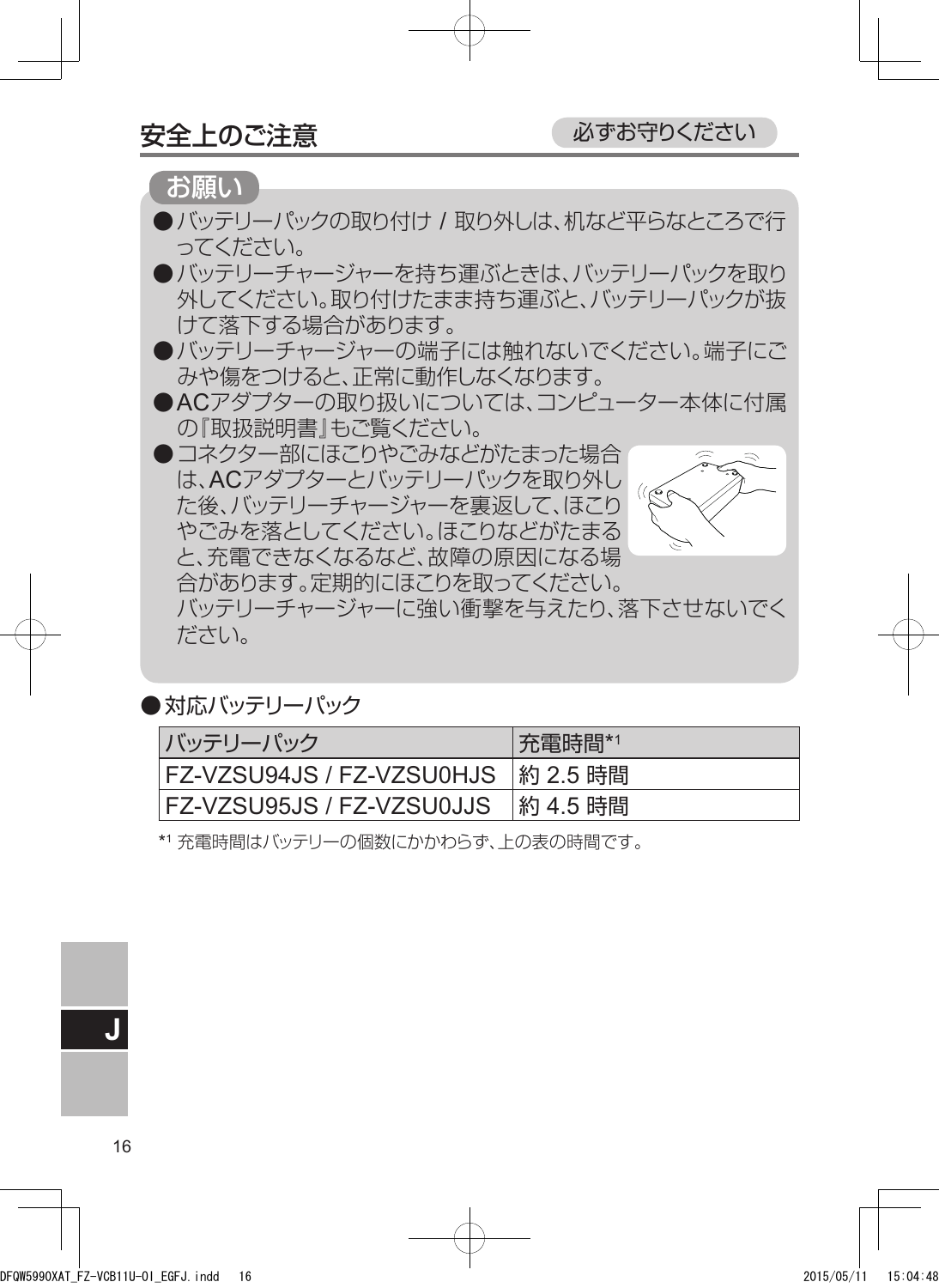## 仕様

| 入力電圧               | 15.6 V - 16 V                             |
|--------------------|-------------------------------------------|
| 定格入力電流             | $5.0 A - 7.05 A$                          |
| 外形寸法<br>(幅×高さ×奥行き) | 約107 mm $\times$ 190 mm $\times$ 81.35 mm |
| 質量                 | 約 460 g                                   |

### 保証とアフターサービス

コンピューター本体の『取扱説明書』をご覧ください。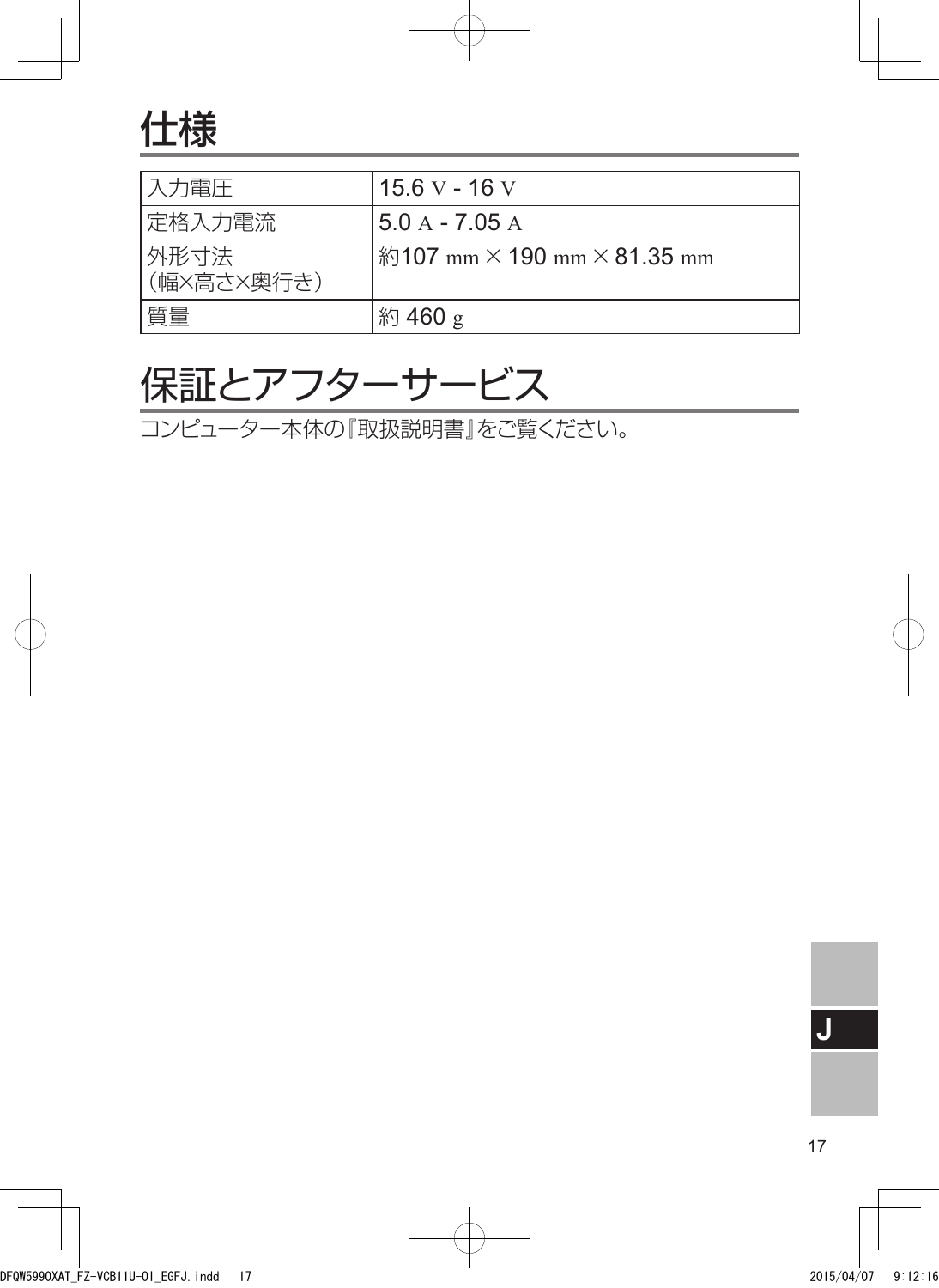Panasonic Corporation Osaka, Japan

Panasonic System Communications Company of North America Two Riverfront Plaza, Newark NJ 07102

Panasonic Canada Inc. 5770 Ambler Drive Mississauga, Ontario L4W 2T3

Importer's name & address pursuant to the EU legislation Panasonic System Communications Company Europe, Panasonic Marketing Europe GmbH Hagenauer Straße 43 65203 Wiesbaden Germany

Web Site : http://panasonic.net/avc/pc/

パナソニック株式会社 ITプロダクツ事業部 〒570-0021 大阪府守口市八雲東町一丁目10 番12 号

© Panasonic Corporation 2014-2015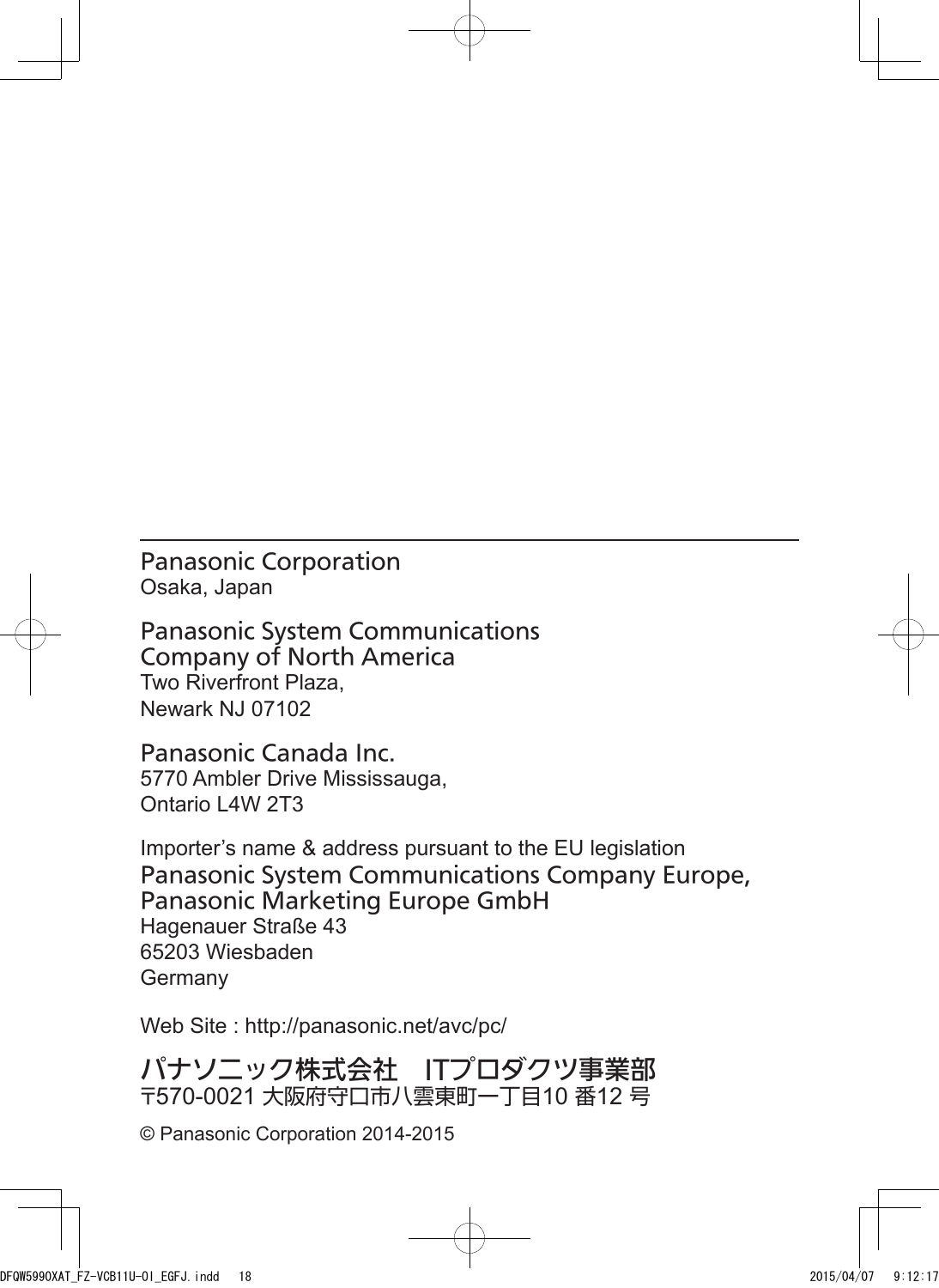#### 〈無料修理規定〉

- 1.取扱説明書、本体貼付ラベル等の注意書に従った使用状態で保証期間 内に故障した場合には、無料修理をさせていただきます。
	- ( イ ) 無料修理をご依頼になる場合には、商品に取扱説明書から切り離 した本書を添えていただきお買い上げの販売店にお申しつけくだ さい。
	- ( ロ ) お買い上げの販売店に無料修理をご依頼にならない場合には、お 近くの修理ご相談窓口にご連絡ください。
- 2. ご転居の場合の修理ご依頼先等は、お買い上げの販売店またはお近く の修理ご相談窓口にご相談ください。
- 3. ご贈答品等で本保証書に記入の販売店で無料修理をお受けになれない 場合には、お近くの修理ご相談窓口へご連絡ください。
- 4. 保証期間内でも次の場合には原則として有料にさせていただきます。
	- (イ) 使用上の誤り及び不当な修理や改造による故障及び損傷
	- (ロ)お買い上げ後の輸送、落下などによる故障及び損傷
	- (ハ) 火災、地震、水害、落雷、その他天災地変及び公害、塩害、ガス 害(硫化ガスなど)、異常電圧、指定外の使用電源(電圧、周波数) などによる故障及び損傷
	- (ニ)車両、船舶等に搭載された場合に生ずる故障及び損傷
	- (ホ)本書のご添付がない場合
	- (へ) 本書にお買い上げ年月日、お客様名、販売店名の記入のない場 合、あるいは字句を書き替えられた場合
	- (ト)持込修理の対象商品を直接修理窓口へ送付した場合の送料等はお 客様の負担となります。また、出張修理を行った場合には、出張 料はお客様の負担となります。
- 5.本書は日本国内においてのみ有効です。
- 6. 本書は再発行いたしませんので大切に保管してください。
- 7. お近くのご相談窓口はコンピューター本体の取扱説明書の「保証とア フターサービス」をご参照ください。

修理メモ

- ※お客様にご記入いただいた個人情報(保証書控)は、保証期間内の無 料修理対応及びその後の安全点検活動のために利用させていただく場 合がございますのでご了承ください。
- ※ この保証書は、本書に明示した期間、条件のもとにおいて無料修理を お約束するものです。従ってこの保証書によって、保証書を発行して いる者(保証責任者)、及びそれ以外の事業者に対するお客様の法律 上の権利を制限するものではありませんので、保証期間経過後の修理 についてご不明の場合は、お買い上げの販売店またはお近くの修理ご 相談窓口にお問い合わせください。
- ※保証期間経過後の修理や補修用性能部品の保有期間についてはコン ピューター本体の取扱説明書の「保証とアフターサービス」をご覧く ださい。

※ This warranty is valid only in Japan.